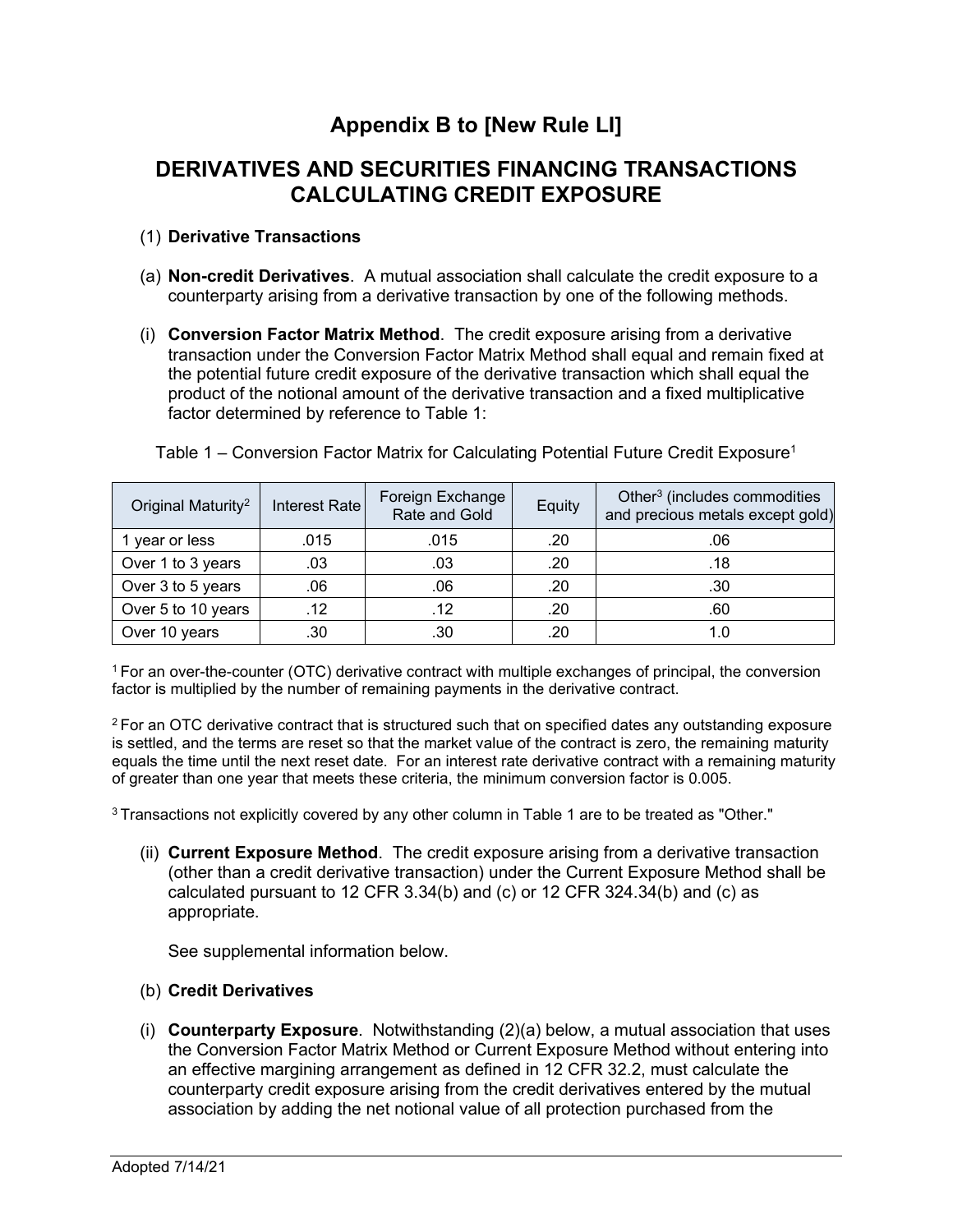counterparty on each reference entity.

- (ii) **Reference Entity Exposure**. A mutual association must calculate the credit exposure to a reference entity arising from credit derivatives entered by the mutual association by adding the net notional value of all protection sold on the reference entity. However, the mutual association may reduce its exposure to a reference entity by the amount of any eligible credit derivative purchased on that reference entity from an eligible protection provider.
- (c) **Special Rule for Central Counterparties**. In addition to amounts calculated under previous sections of this appendix, the measure of counterparty exposure to a central counterparty must include the sum of the initial margin posted by the mutual association plus any contributions made by it to a guaranty fund at the time such contribution is made.
- (d) **Mandatory or Alternative Method**. The department may, in its discretion, require or permit a mutual association to use a specific method or methods set forth in this appendix to calculate the credit exposure arising from all derivative transactions or any specific derivative transaction or type or category of derivative transactions if it finds, in its discretion, that such method is consistent with the safety and soundness of the mutual association.

#### (2) **Securities Financing Transactions**

- (a) In general, a mutual association must calculate the credit exposure arising from a securities financing transaction by one of the methods in this section appropriate to the transaction. Except as provided by (2)(d), a mutual association must use the same method for calculating credit exposure arising from all of its securities financing transactions.
- (b) **Basic Method**. A mutual association may calculate the credit exposure of a securities financing transaction as follows:
- (i) **Repurchase Agreement**. The credit exposure arising from a repurchase agreement shall equal and remain fixed at the market value at execution of the transaction of the securities transferred to the other party less cash received.

#### (ii) **Securities Lending Transaction**

- (A) **Cash Collateral Transactions**. The credit exposure arising from a securities lending transaction where the collateral is cash shall equal and remain fixed at the market value at execution of the transaction of securities transferred less cash received.
- (B) **Non-cash Collateral Transactions**. The credit exposure arising from a securities lending transaction where the collateral is other securities shall equal and remain fixed as the product of the higher of the two haircuts associated with the two securities, as determined in Table 2 below, and the higher of the two par values of the securities. Where more than one security is provided as collateral, the applicable haircut is the higher of the haircut associated with the security lent and the notional-weighted average of the haircuts associated with the securities provided as collateral.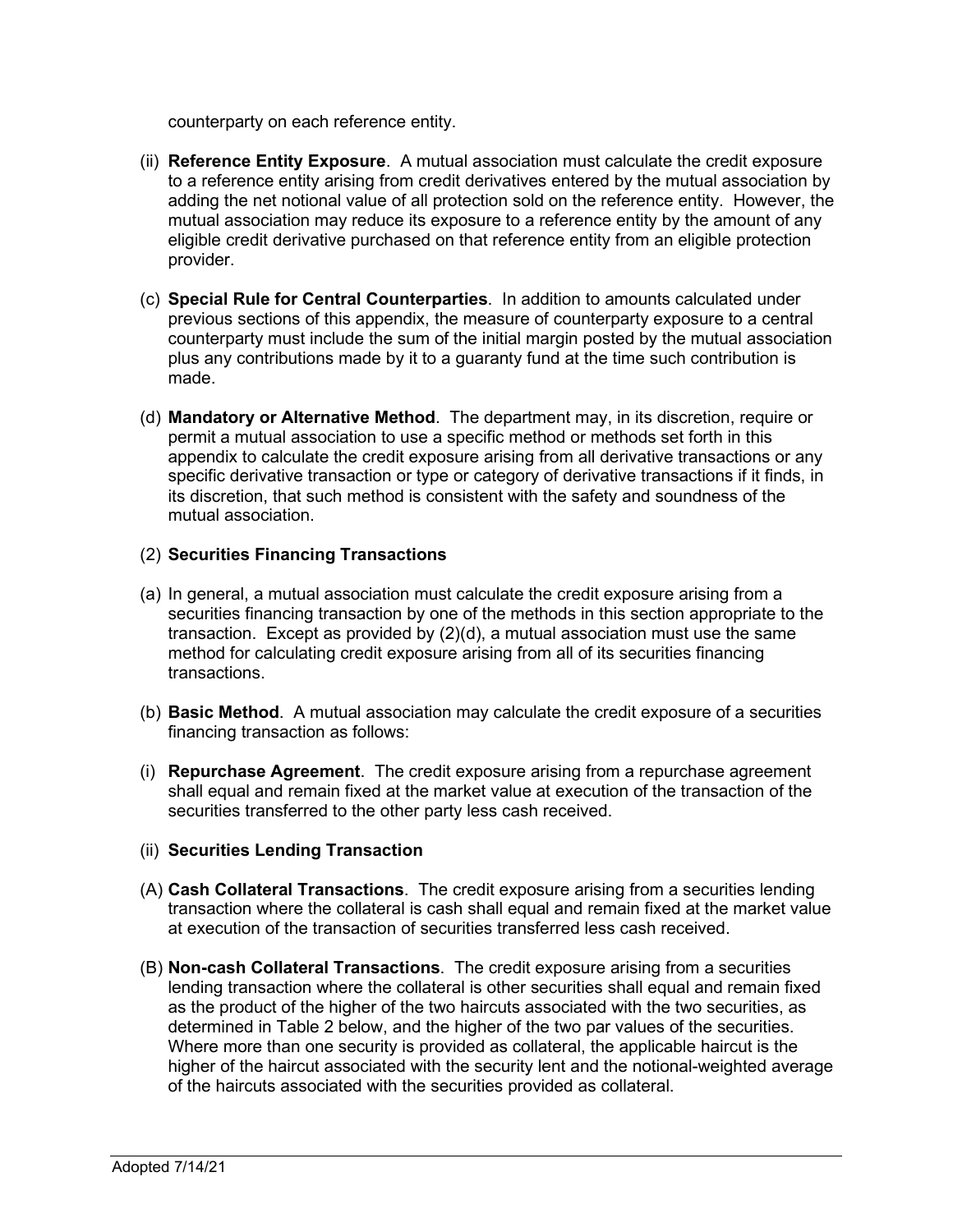- (iii) **Reverse Repurchase Agreement**. The credit exposure arising from a reverse repurchase agreement shall equal and remain fixed as the product of the haircut associated with the collateral received, as determined in Table 2 below, and the amount of cash transferred.
- (iv) **Securities Borrowing Transaction**
- (A) **Cash Collateral Transactions**. The credit exposure arising from a securities borrowed transaction where the collateral is cash shall equal and remain fixed as the product of the haircut on the collateral received, as determined in Table 2 below, and the amount of cash transferred to the other party.
- (B) **Non-cash Collateral Transactions**. The credit exposure arising from a securities borrowed transaction where the collateral is other securities shall equal and remain fixed as the product of the higher of the two haircuts associated with the two securities, as determined in Table 2 below, and the higher of the two par values of the securities. Where more than one security is provided as collateral, the applicable haircut is the higher of the haircut associated with the security borrowed and the notional-weighted average of the haircuts associated with the securities provided as collateral.

|                                   | <b>Residual Maturity</b> | <b>Haircut without</b><br>Currency Mismatch <sup>1</sup> |
|-----------------------------------|--------------------------|----------------------------------------------------------|
| <b>OECD Country Risk</b>          | $\leq$ 1 year            | 0.005                                                    |
| Classification <sup>2</sup> $0-1$ | 1 year, $\leq$ 5 years   | 0.02                                                     |
|                                   | 5 years                  | 0.04                                                     |
| <b>OECD Country Risk</b>          | $\leq$ 1 year            | 0.01                                                     |
| Classification 2-3                | >1 year, ≤ 5 years       | 0.03                                                     |
|                                   | 5 years                  | 0.06                                                     |

Table 2 – Collateral Haircuts Sovereign Entities

Corporate and Eligible Bonds that are Mutual Association-Eligible Investments

|     | <b>Residual Maturity</b> | Haircut without<br>Currency Mismatch <sup>1</sup> |
|-----|--------------------------|---------------------------------------------------|
| All | $\leq$ 1 year            | 0.02                                              |
| All | 1 year, $\leq$ 5 years   | 0.06                                              |
| All | 5 years                  | 0.12                                              |

<sup>1</sup> In cases where the currency denomination of the collateral differs from the currency denomination of the credit transaction, an additional 8 percent haircut will apply.

<sup>2</sup> Organization for Economic Co-operation and Development (OECD) Country Risk Classification means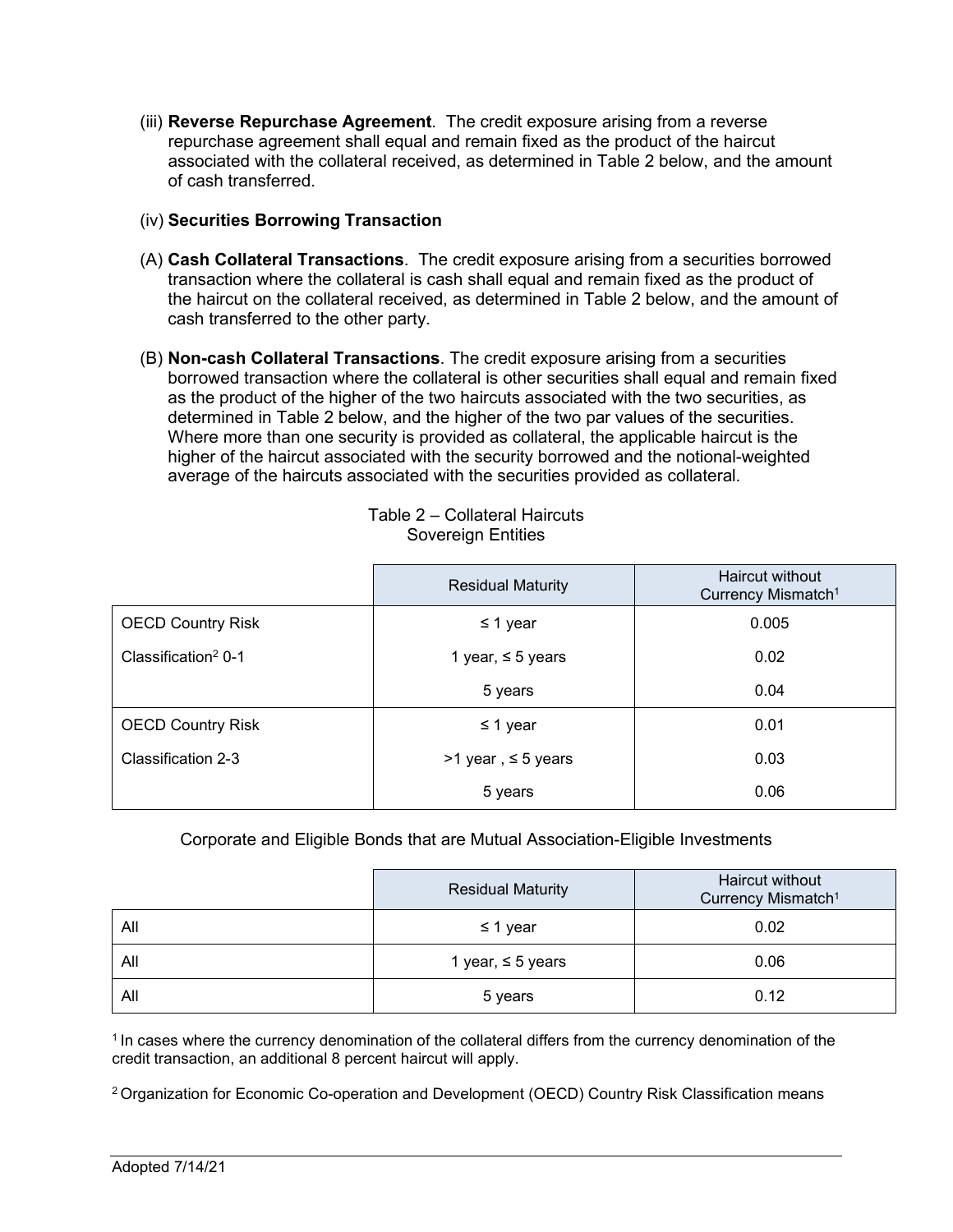the country risk classification as defined in Article 25 of the OECD's July 2021 Arrangement on Officially Supported Export Credits.

|  |  | <b>Other Eligible Collateral</b> |
|--|--|----------------------------------|
|--|--|----------------------------------|

| Main index <sup>3</sup> . equities (including convertible bonds) | 0.15                                                                       |
|------------------------------------------------------------------|----------------------------------------------------------------------------|
| Other publicly traded equities (including convertible<br>bonds)  | 0.25                                                                       |
| Mutual funds                                                     | Highest haircut applicable to any security in<br>which the fund can invest |
| Cash collateral held                                             | 0                                                                          |

<sup>3</sup> Main index means the Standard & Poor's 500 Index, the FTSE All-World Index, and any other index for which the covered company can demonstrate to the satisfaction of the Federal Reserve that the equities represented in the index have comparable liquidity, depth of market, and size of bid-ask spreads as equities in the Standard & Poor's 500 Index and FTSE All-World Index.

(C) **Basel Collateral Haircut Method**. A mutual association may calculate the credit exposure of a securities financing transaction pursuant to12 CFR 3.132(b)(2) or 12 CFR 132(b)(2) as appropriate.

See supplemental information below.

- (D) **Mandatory or Alternative Method**. The department may, in its discretion, require or permit a mutual association to use a specific method or methods to calculate the credit exposure arising from all securities financing transactions or any specific, or category of, securities financing transactions if it finds that such method is consistent with the safety and soundness of the mutual association.
- (3) **Government Securities – Fiduciary or Custodial Capacity**. A mutual association that holds government securities in a fiduciary capacity or in a custodial capacity for customers, in conjunction with a repurchase agreement, must comply with 12 CFR Part 344 and 12 CFR Part12 including but not limited to possession, record keeping, confirmations, and maintaining written policies and procedures in accordance with 17 CFR 450.3.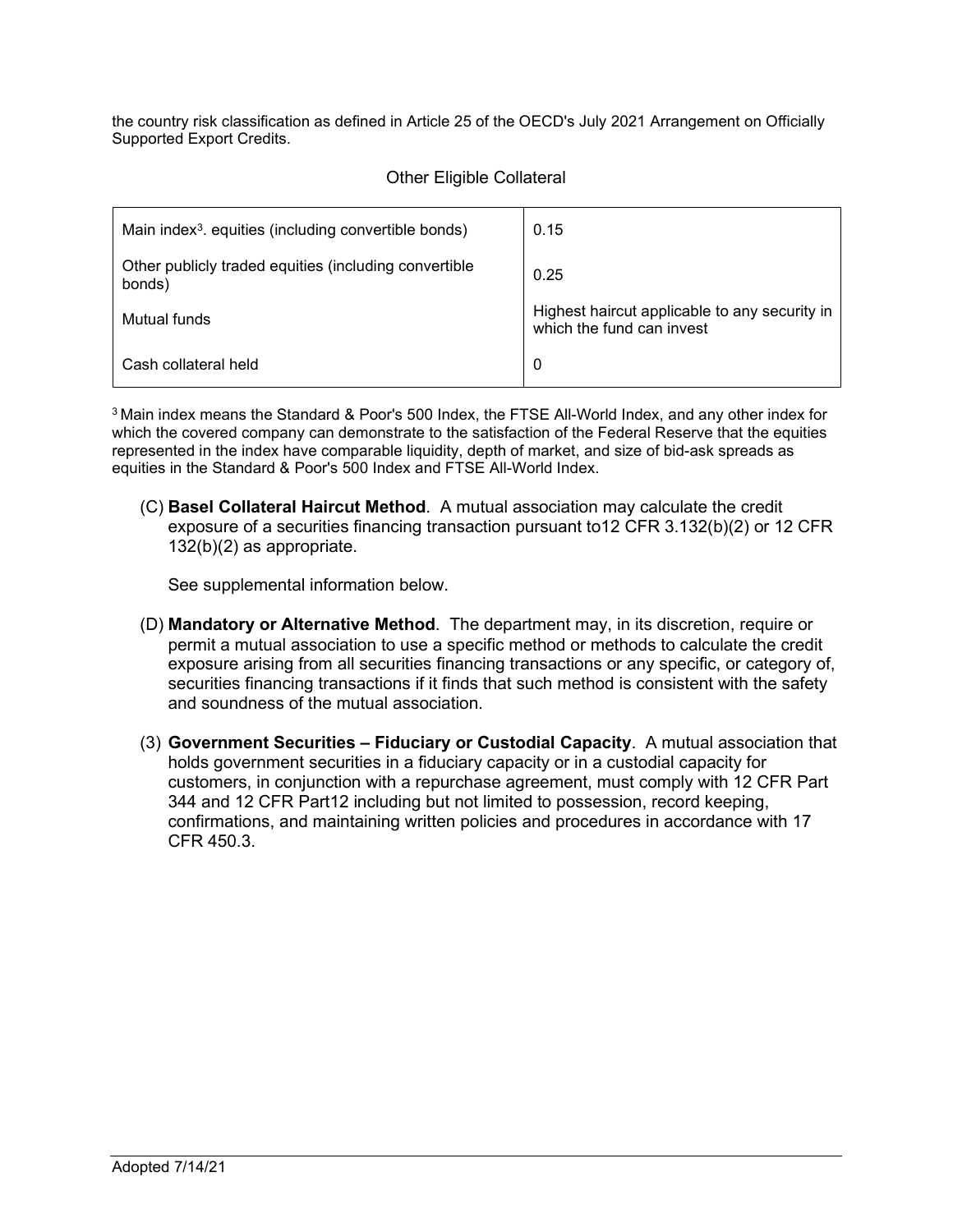### SUPPLEMENTAL INFORMATION ON CURRENTEXPOSURE METHOD UNDER (1)(a)(ii) ABOVE

12 CFR 3.34 Derivative Contracts is included below for ease of reference. In the guidance below, (c)(7) contains a reference to paragraph (b)(2) which is also included below for ease of reference.

If any conflict exists between the supplemental information that follows and the Office of the Comptroller of the Currency (OCC) guidance at 12 CFR 3.34, the latter shall control except to the extent the OCC guidance allows use of the Model Method (formerly referred to as Internal Model) under 12 CFR Part 3, Appendix C, Section 32(c)(7) and/or 32(b)(i). The Model Method may not be used by mutual associations organized under the laws of this state in calculating credit exposures arising from derivative or securities financing transactions.

# **12 CFR 3.34 Derivative Contracts**

- (c) Exposure amount for derivative contracts (EAD) for OTC derivative contracts.
- (5) *Single OTC derivative contract*. Except as modified by paragraph (c)(7) of this section, the EAD for a single OTC derivative contract that is not subject to a qualifying master netting agreement is equal to the sum of the mutual association's current credit exposure and potential future credit exposure (PFE) on the derivative contract.
- (i) *Current credit exposure*. The current credit exposure for a single OTC derivative contract is the greater of the mark-to-market value of the derivative contract or zero.
- (ii) *PFE*. The PFE for a single OTC derivative contract, including an OTC derivative contract with a negative mark-to-market value, is calculated by multiplying the notional principal amount of the derivative contract by the appropriate conversion factor in Table 4. For purposes of calculating either the PFE under this paragraph or the gross PFE under paragraph (c)(6) of this section for exchange rate contracts and other similar contracts in which the notional principal amount is equivalent to the cash flows, notional principal amount is the net receipts to each party falling due on each value date in each currency. For any OTC derivative contract that does not fall within one of the specified categories in Table 4, the PFE must be calculated using the appropriate "other" conversion factors. A mutual association must use an OTC derivative contract's effective notional principal amount (that is, its apparent or stated notional principal amount multiplied by any multiplier in the OTC derivative contract) rather than its apparent or stated notional principal amount in calculating PFE. The PFE of the protection provider of a credit derivative is capped at the net present value of the amount of unpaid premiums.

| Remaining<br>maturity <sup>2</sup> | Interest<br>rate | Foreign<br>exchange<br>rate and gold | Credit<br>(investment-<br>grade reference<br>obligor) <sup>3</sup> | Credit (non-<br>investment-<br>grade reference<br>obligor) | Equity | Precious<br>metals<br>(except<br>gold) | Other |
|------------------------------------|------------------|--------------------------------------|--------------------------------------------------------------------|------------------------------------------------------------|--------|----------------------------------------|-------|
| One year<br>or less                | 0.00             | 0.01                                 | 0.05                                                               | 0.10                                                       | 0.06   | 0.07                                   | 0.10  |

|  |  | Table 4 – Conversion Factor Matrix for OTC Derivative Contracts <sup>1</sup> |
|--|--|------------------------------------------------------------------------------|
|--|--|------------------------------------------------------------------------------|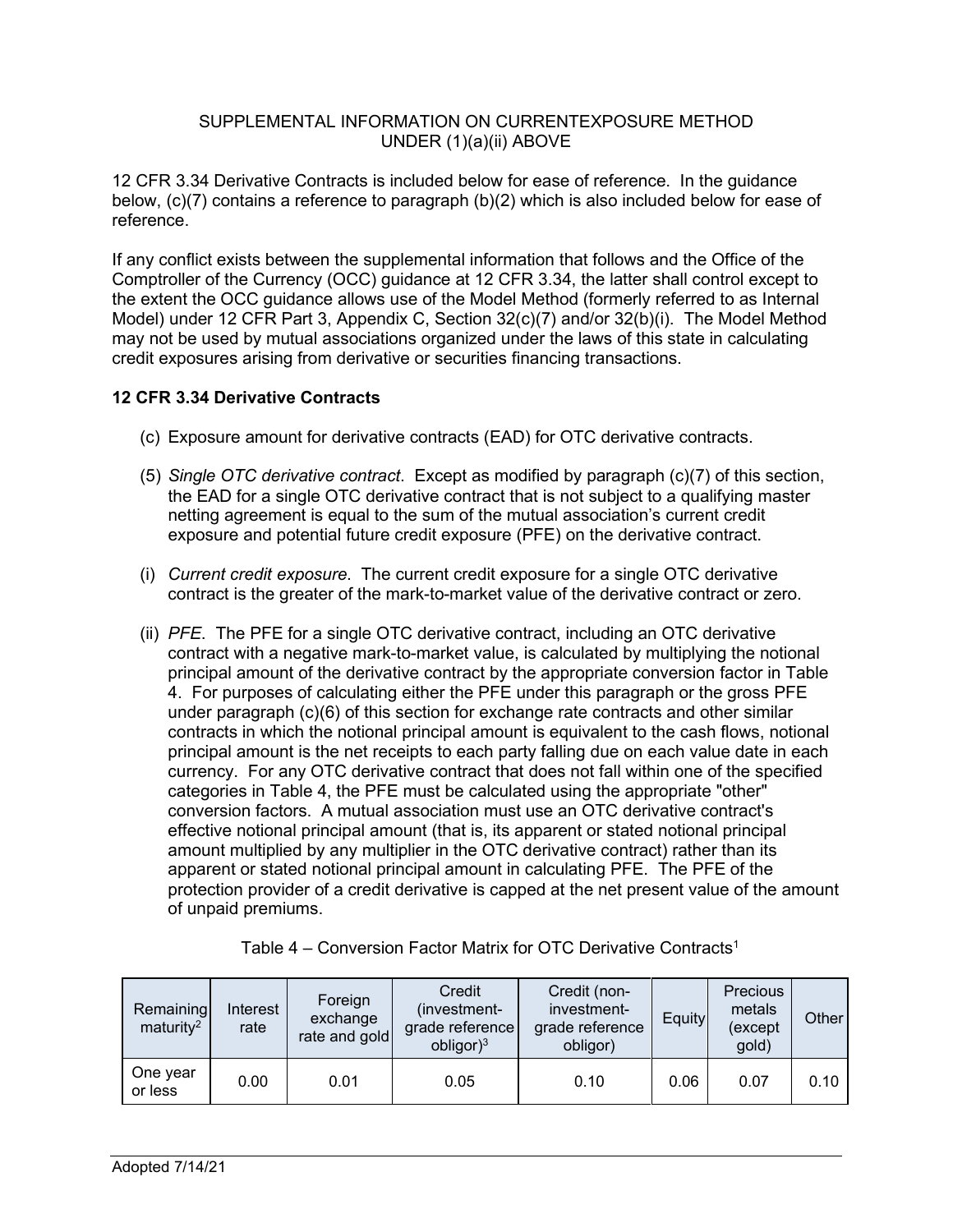| Remaining<br>maturity <sup>2</sup> | Interest<br>rate | Foreign<br>exchange<br>rate and gold | Credit<br>(investment-<br>grade reference<br>obligor) <sup>3</sup> | Credit (non-<br>investment-<br>grade reference<br>obligor) | Equity | <b>Precious</b><br>metals<br>(except<br>gold) | Other |
|------------------------------------|------------------|--------------------------------------|--------------------------------------------------------------------|------------------------------------------------------------|--------|-----------------------------------------------|-------|
| Over one<br>to five<br>vears       | 0.005            | 0.05                                 | 0.05                                                               | 0.10                                                       | 0.08   | 0.07                                          | 0.12  |
| Over five<br>years                 | 0.015            | 0.075                                | 0.05                                                               | 0.10                                                       | 0.10   | 0.08                                          | 0.15  |

<sup>1</sup> For an OTC derivative contract with multiple exchanges of principal, the conversion factor is multiplied by the number of remaining payments in the derivative contract.

<sup>2</sup> For an OTC derivative contract that is structured such that on specified dates any outstanding exposure is settled and the terms are reset so that the market value of the contract is zero, the remaining maturity equals the time until the next reset date. For an interest rate derivative contract with a remaining maturity of greater than one year that meets these criteria, the minimum conversion factor is 0.005.

<sup>3</sup> A mutual association must use the column labeled "Credit (investment-grade reference obligor)" for a credit derivative whose reference obligor has an outstanding unsecured long-term debt security without credit enhancement that has a long-term applicable external rating of at least investment grade. A mutual association must use the column labeled "Credit (non-investment-grade reference obligor)" for all other credit derivatives.

- (6) *Multiple OTC derivative contracts subject to a qualifying master netting agreement*. Except as modified by paragraph (c)(7) of this section, the EAD for multiple OTC derivative contracts subject to a qualifying master netting agreement is equal to the sum of the net current credit exposure and the adjusted sum of the PFE amount for all OTC derivative contracts subject to the qualifying master netting agreement.
- (i) *Net current credit exposure*. The net current credit exposure is the greater of:
- (A) The net sum of all positive and negative mark-to-market values of the individual OTC derivative contracts subject to the qualifying master netting agreement; or
- (B) zero.
- (ii) *Adjusted sum of the PFE*. The adjusted sum of the PFE, Anet, is calculated as Anet = (0.4×Agross)+(0.6×NGR×Agross), where:
- (A) Agross = the gross PFE (that is, the sum of the PFE amounts (as determined under paragraph (c)(5)(ii) of this section) for each individual OTC derivative contract subject to the qualifying master netting agreement); and
- (B) *Net-to-gross Ratio (NGR)* = the ratio of the net current credit exposure to the gross current credit exposure. In calculating the NGR, the gross current credit exposure equals the sum of the positive current credit exposures (as determined under paragraph  $(c)(5)(i)$ ) of this section) of all individual OTC derivative contracts subject to the qualifying master netting agreement.
- (7) *Collateralized OTC derivative contracts*. A mutual association may recognize the credit risk mitigation benefits of financial collateral that secures an OTC derivative contract or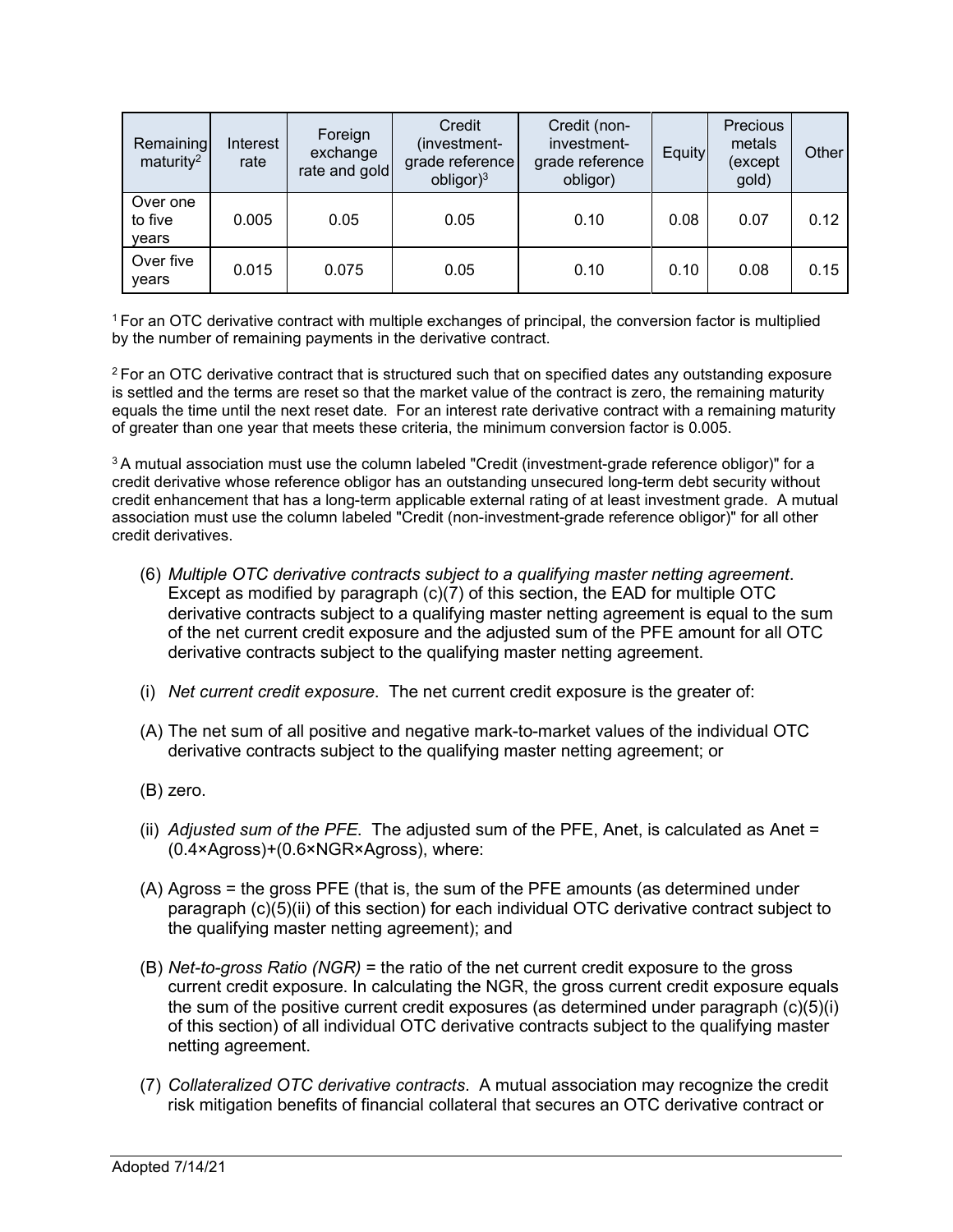single product netting set of OTC derivatives by factoring the collateral into its LGD [loss given default] estimates for the contract or netting set. Alternatively, a mutual association may recognize the credit risk mitigation benefits of financial collateral that secures such a contract or netting set that is marked to market on a daily basis and subject to a daily margin maintenance requirement by estimating an unsecured LGD for the contract or netting set and adjusting the EAD calculated under paragraph (c)(5) or (c)(6) of this section using the collateral haircut approach in paragraph (b)(2) of this section. The mutual association must substitute the EAD calculated under paragraph (c)(5) or (c)(6) of this section for ∑E in the equation in paragraph (b)(2)(i) of this section and must use a ten-business-day minimum holding period (TM = 10).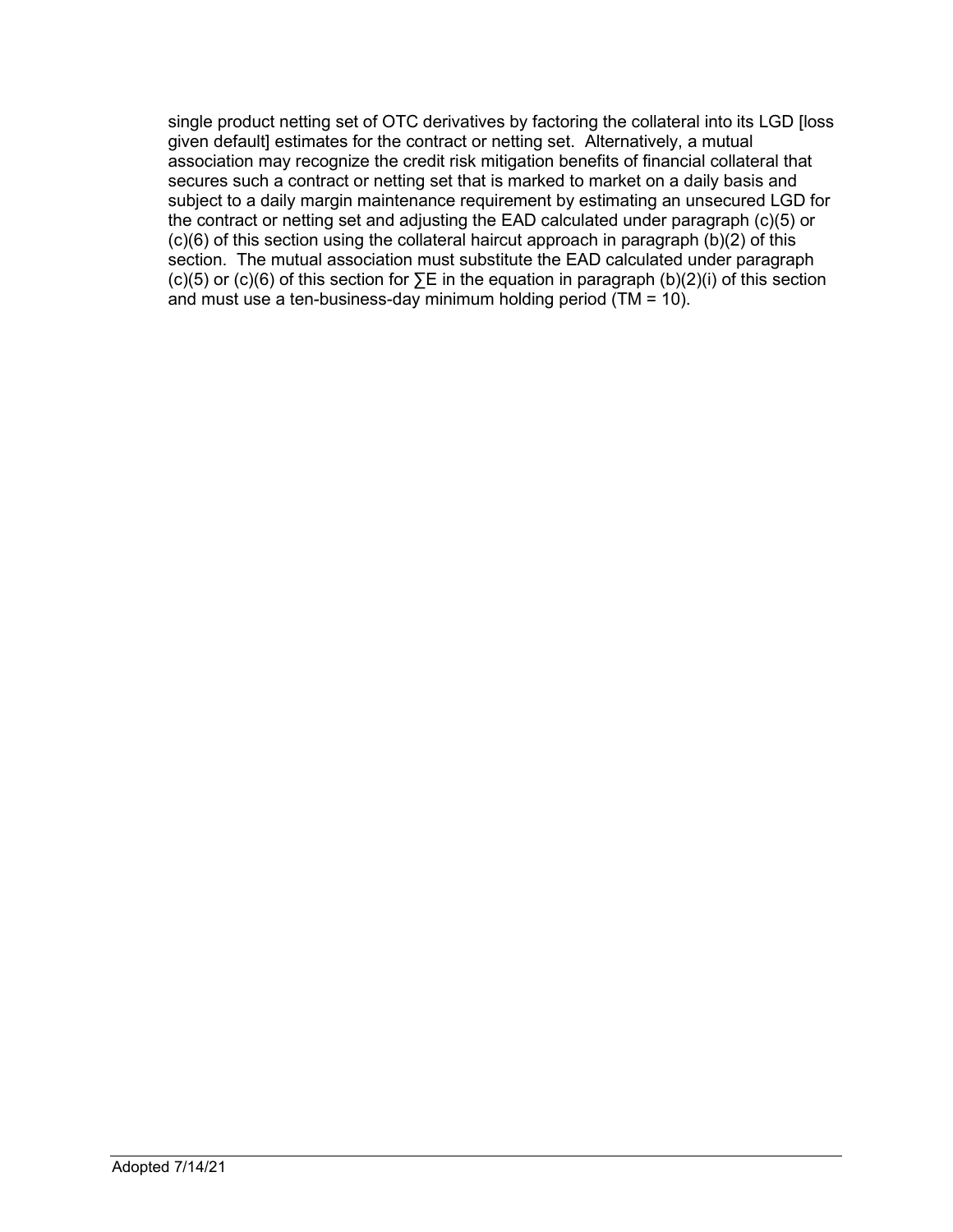SUPPLEMENTAL INFORMATION ON THE BASEL COLLATERAL HAIRCUT METHOD UNDER (2)(c) ABOVE AS IT RELATES TO SECURITIES FINANCING TRANSACTIONS

#### **12 CFR 3.132 Counterparty credit risk of repo-style transactions, eligible margin loans, and OTC derivative contracts.**

If any conflict exists between the supplemental information that follows and the OCC guidance at 12 CFR 3.132, the latter shall control except to the extent the OCC guidance allows use of the Model Method (formerly referred to as Internal Model). The Model Method may not be used by mutual associations organized under the laws of this state in calculating credit exposures arising from derivatives or securities financing transactions. EAD is exposure at default.

- (b) *EAD for eligible margin loans and repo-style transactions*
- (2) *Collateral haircut approach*
- (i) *EAD equation*. A mutual association may determine EAD for an eligible margin loan, repo-style transaction, or netting set by setting EAD equal to max{0,  $[(\Sigma E - \Sigma C) + \Sigma (E_s \times E_s)]$  $H_s$ ) +  $\Sigma(E_{fx} \times H_{fx})$ ], where:
- (A) ∑E equals the value of the exposure (the sum of the current market values of all instruments, gold, and cash the mutual association has lent, sold subject to repurchase, or posted as collateral to the counterparty under the transaction (or netting set));
- (B) ∑C equals the value of the collateral (the sum of the current market values of all instruments, gold, and cash the mutual association has borrowed, purchased subject to resale, or taken as collateral from the counterparty under the transaction (or netting set));
- $(C)$  E<sub>s</sub> equals the absolute value of the net position in a given instrument or in gold (where the net position in a given instrument or in gold equals the sum of the current market values of the instrument or gold the mutual association has lent, sold subject to repurchase, or posted as collateral to the counterparty minus the sum of the current market values of that same instrument or gold the mutual association has borrowed, purchased subject to resale, or taken as collateral from the counterparty);
- $(D)$  H<sub>s</sub> equals the market price volatility haircut appropriate to the instrument or gold referenced in Es;
- $(E)$  E<sub>fx</sub> equals the absolute value of the net position of instruments and cash in a currency that is different from the settlement currency (where the net position in a given currency equals the sum of the current market values of any instruments or cash in the currency the mutual association has lent, sold subject to repurchase, or posted as collateral to the counterparty minus the sum of the current market values of any instruments or cash in the currency the mutual association has borrowed, purchased subject to resale, or taken as collateral from the counterparty); and
- $(F)$  H<sub>fx</sub> equals the haircut appropriate to the mismatch between the currency referenced in  $E_{fx}$  and the settlement currency.
- (ii) *Standard supervisory haircuts*.